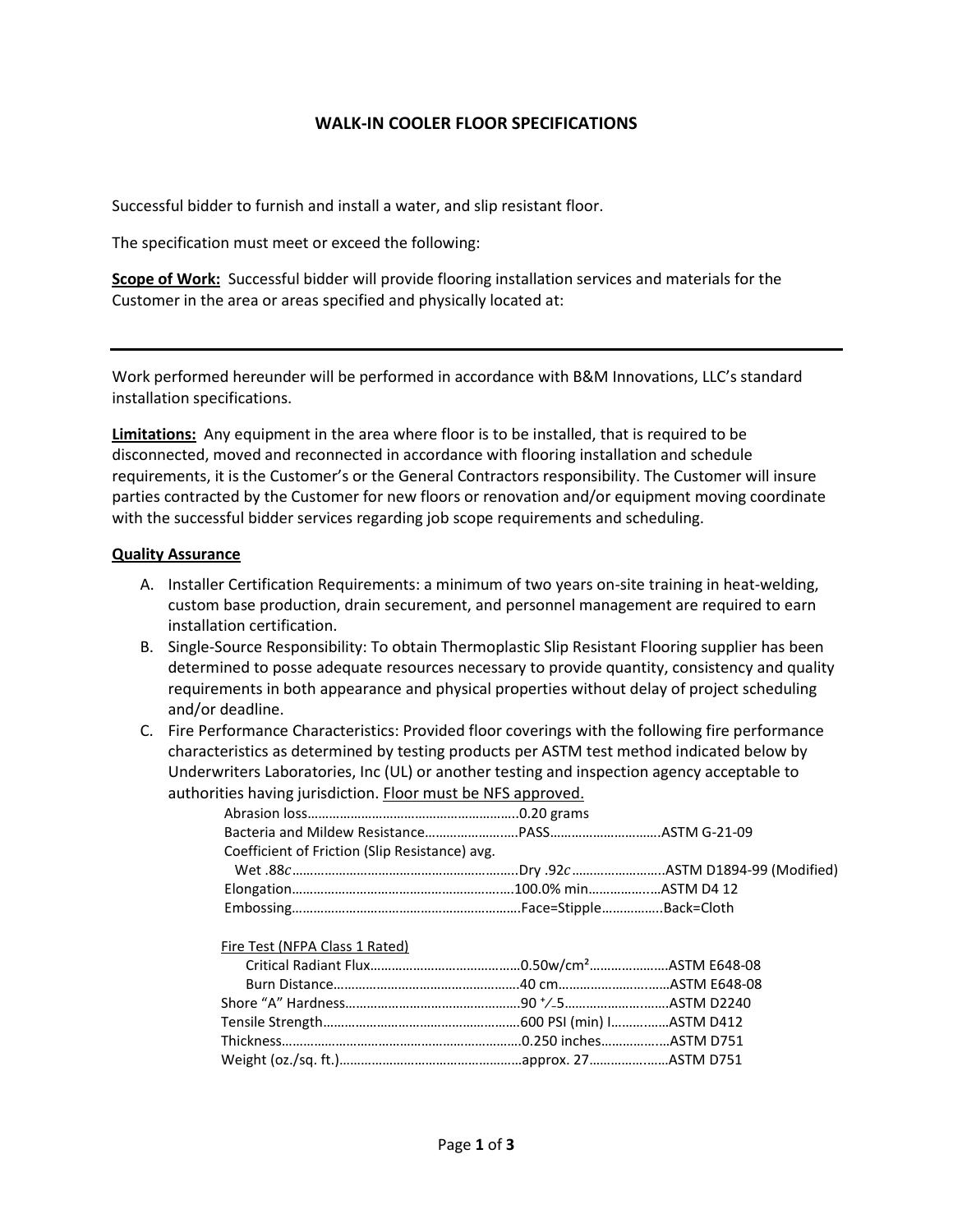$a_{md}$ =machine direction  $b_{cmd}$ =cross machine direction

 $c$  coefficient of friction (slip resistance) measured on a scale of .00 to 1.00. OSHA regulations require minimum of .50 wet or dry. ADA regulations require minimum of .60 wet or dry. At .88 dry and .92 wet the Slip Resistant Safety Floor has a substantially greater degree of coefficient of friction (slip resistance) than is required by either OSHA or ADA.

 $d$  Also referenced as NFPA 253 and FTM Standard 372

## **Project Conditions**

- A. Areas to be installed must maintain a minimum temperature of 70 degrees Fahrenheit both 24 hours prior to and 24 hours following installation of Thermoplastic Flooring materials.
- B. Installation of flooring materials will not commence until said materials have acclimated to the same temperature as the area to be installed. This should be taken into considerations when choosing where to store flooring material and related accessories.
- C. Areas to be installed are to be closed to traffic during installation of flooring materials. They are operable as soon as the installation crew has completed and vacated the scheduled area.

Integrated wall base along with inside and outside corners are to be custom fabricated onsite using the Thermoplastic sheets. The sheet will extend 6" up on walk-in walls and flashed with .050 gauge aluminum flashing and secured with stainless steel screws and adhesive. Stainless steel outside corner guards installed providing cove protection. Customers who require 12", 18" or 54" wall base, please call BMI for specifications on these heights.

Transition strips at thresholds to be 14 gauge stainless steel, and extend into the kitchen for a smooth transition of racks and carts. Retrofit coolers will require a CFT-375.

Floor material must meet ASTM ratings: G21-E648-C657-D412-E831 and D751 and to be manufactured from recycled thermoplastic polyvinyl chloride (PVC). Floor must be NSF & UL approved.

Floor to be Thermoplastic interlaced with stranded reinforcement sheet material and to be ¼" thick with gray finish with backside to be cloth/grind finish. Thermoplastic sheets are to be heat welded with thermoplastic rod.

The installation of the flooring to include welding, with proprietary welding rods on all seams and the adhesive to be Envirobond 2 part epoxy adhesive as certified by BMI for installation of vinyl and rubber sheet products.

Adhesive must be installed with a 1/32" x 1/32"x1/16" notched trowel. All products **MUST** be used in less than one hour after mixing.

All flooring to be rolled and cross rolled with a 150lbs. sectional roller within one hour after floor is installed. Use hand roller in areas which cannot be rolled with large roller.